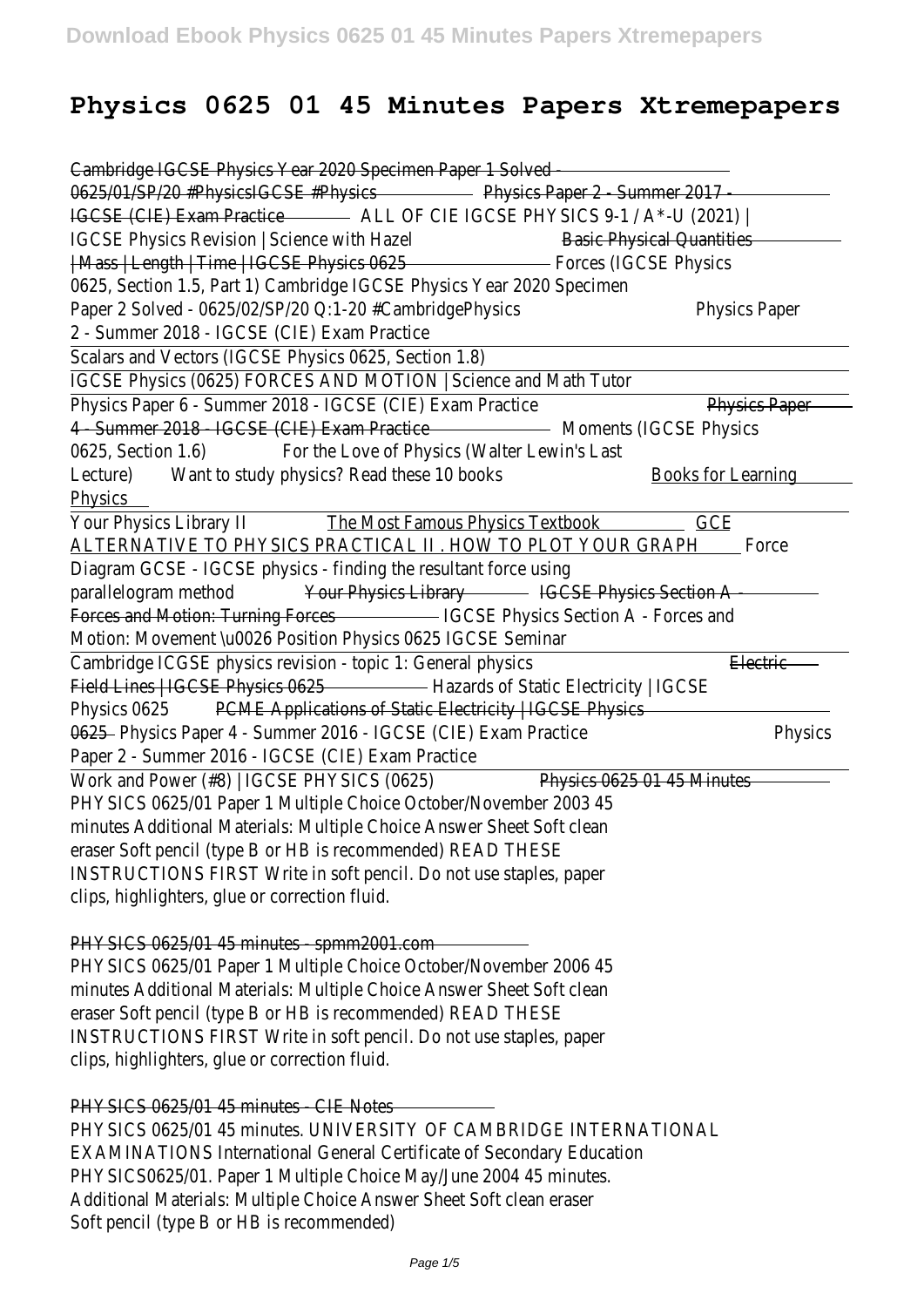#### PHYSICS 0625/01 45 minutes XtremePapers

PHYSICS 0625/01. Paper 1 Multiple Choice May/June 2005. 45 minutes. Additional Materials: Multiple Choice Answer Sheet Soft clean eraser Soft pencil (type B or HB is recommended) READ THESE INSTRUCTIONS FIRST. Write in soft pencil. Do not use staples, paper clips, highlighters, glue or correction fluid.

#### PHYSICS 0625/01 45 minutes Smart Edu Hub

PHYSICS 0625/14 Paper 1 Multiple Choice May/June 2015 45 minutes Additional Materials: Multiple Choice Answer Sheet Soft clean eraser Soft pencil (type B or HB recommended) READ THESE INSTRUCTIONS FIRST Write in soft pencil. Do not use staples, paper clips, glue or correction fluid.

#### Cambridge International Examinations Cambridge ...

The Cambridge IGCSE Physics syllabus helps learners to understand the technological world in which they live, and take an informed interest in science and scientific developments.

Cambridge IGCSE Physics (0625)

0625 w05 qp\_1 1. w w ap eP m e tr .X w 0625/01 PHYSICS Paper 1 Multiple Choice (Core) October/November 2005 45 minutes Additional Materials: Multiple Choice Answer Sheet Soft clean eraser Soft pencil (type B or HB is recommended) READ THESE INSTRUCTIONS FIRST Write in soft pencil.

0625 w05 ap 1 - SlideShare Mark Scheme of Cambridge IGCSE Physics 0625 Paper 11 Summer or May June 2016 examination.

## Cambridge IGCSE Physics 0625/11 Mark Scheme May/Jun 2016 ...

0625 PHYSICS 0625/13 Paper 1 (Multiple Choice), maximum raw mark 40 Mark schemes should be read in conjunction with the question paper and the Principal Examiner Report for Teachers. Cambridge will not enter into di scussions about these mark schemes. Cambridge is publishing the mark schemes for the May/June 2015 series for most

#### 0625 s15 ms 13 - paper

0625 PHYSICS 0625/11 Paper 1 (Multiple Choice), maximum raw mark 40 Mark schemes should be read in conjunction with the question paper and the Principal Examiner Report for Teachers. Cambridge will not enter into discussions about these mark schemes. Cambridge is publishing the mark schemes for the May/June 2015 series for most

0625 s15 ms 11 - GCE Guide 0625\_s06\_qp\_1.pdf - UNIVERSITY OF CAMBRIDGE INTERNATIONAL EXAMINATIONS International General Certificate of Secondary Education PHYSICS 0625\/01 Paper 1

0625\_s06\_gp\_1.pdf - UNIVERSITY OF CAMBRIDGE INTERNATIONAL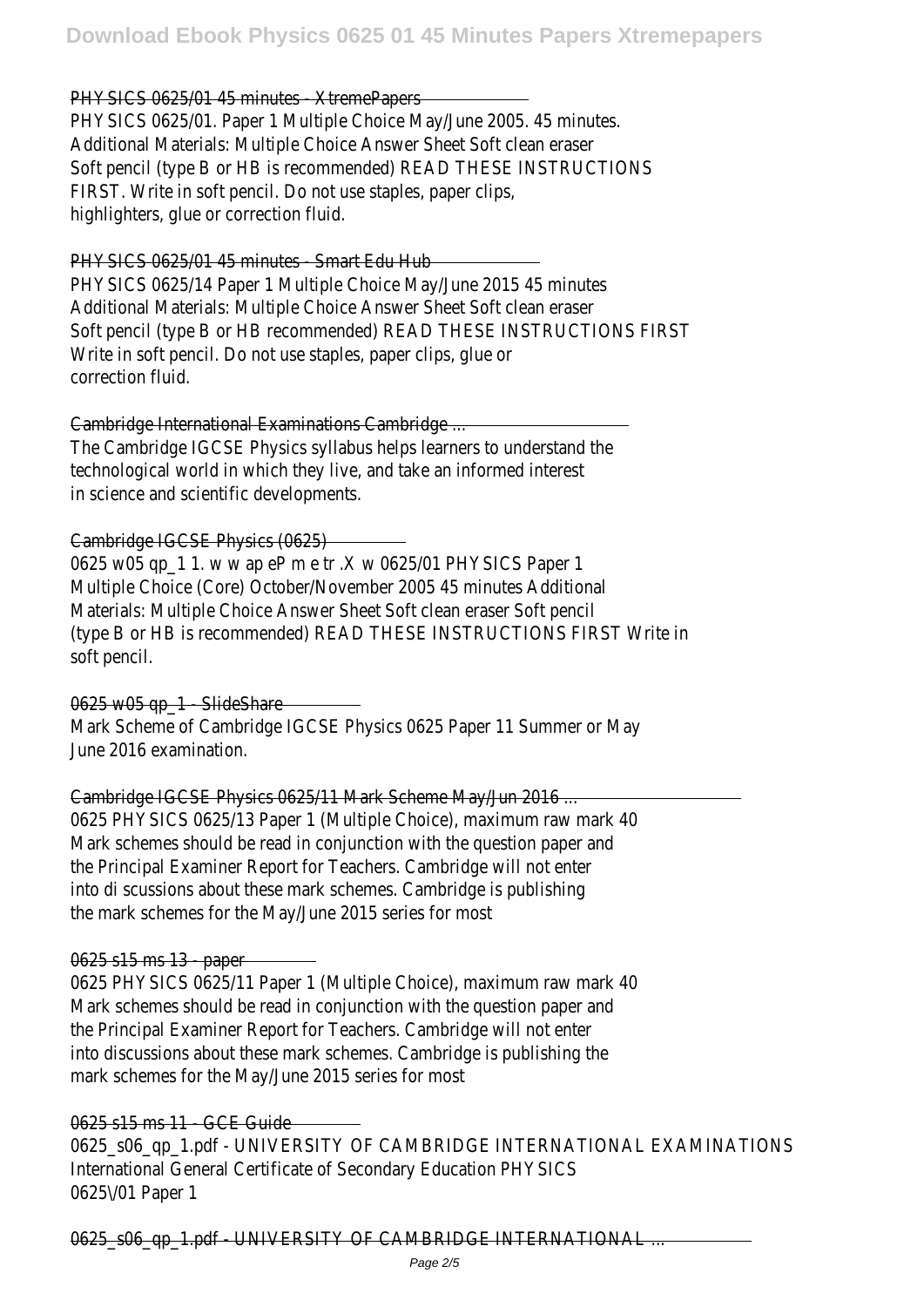Physics 0625 - Paper 1 version 2 - Mark scheme - May Jun 2014 1. CAMBRIDGE INTERNATIONAL EXAMINATIONS International General Certificate of Secondary Education MARK SCHEME for the May/June 2014 series 0625 PHYSICS 0625/12 Paper 1 (Multiple Choice), maximum raw mark 40 Mark schemes should be read in conjunction with the question paper and the Principal Examiner Report for Teachers.

Physics 0625 Paper 1 version 2 Mark scheme May Jun 2014 View June 2016 (v2) QP - Paper 1 CIE Physics IGCSE.pdf from PHYSICS 351 at University Of Arizona. PMT Cambridge International Examinations Cambridge International General Certificate of Secondary

| Cambridge IGCSE Physics Year 2020 Specimen Paper 1 Solved                               |                                  |  |
|-----------------------------------------------------------------------------------------|----------------------------------|--|
| Physics Paper 2 Summer 2017<br>0625/01/SP/20 #PhysicsIGCSE #Physics                     |                                  |  |
| <b>IGCSE (CIE) Exam Practice</b><br>ALL OF CIE IGCSE PHYSICS 9-1 / A*-U (2021)          |                                  |  |
| <b>IGCSE Physics Revision   Science with Hazel</b>                                      | <b>Basic Physical Quantities</b> |  |
| Mass   Length   Time   IGCSE Physics 0625                                               | <b>Forces (IGCSE Physics</b>     |  |
| 0625, Section 1.5, Part 1) Cambridge IGCSE Physics Year 2020 Specimen                   |                                  |  |
| Paper 2 Solved - 0625/02/SP/20 0:1-20 #CambridgePhysics                                 | <b>Physics Paper</b>             |  |
| 2 - Summer 2018 - IGCSE (CIE) Exam Practice                                             |                                  |  |
| Scalars and Vectors (IGCSE Physics 0625, Section 1.8)                                   |                                  |  |
| IGCSE Physics (0625) FORCES AND MOTION   Science and Math Tutor                         |                                  |  |
| Physics Paper 6 - Summer 2018 - IGCSE (CIE) Exam Practice                               | <b>Physics Paper</b>             |  |
| 4 Summer 2018 IGCSE (CIE) Exam Practice                                                 | <b>Moments (IGCSE Physics</b>    |  |
| 0625, Section 1.6)<br>For the Love of Physics (Walter Lewin's Last                      |                                  |  |
| Want to study physics? Read these 10 books<br>Lecture)                                  | <b>Books for Learning</b>        |  |
| <b>Physics</b>                                                                          |                                  |  |
| Your Physics Library II<br><b>The Most Famous Physics Textbook</b>                      | GCE                              |  |
| <u>ALTERNATIVE TO PHYSICS PRACTICAL II . HOW TO PLOT YOUR GRAPH</u>                     | Force                            |  |
| Diagram GCSE - IGCSE physics - finding the resultant force using                        |                                  |  |
| parallelogram method<br><b>Your Physics Library</b>                                     | <b>IGCSE Physics Section A</b>   |  |
| <b>Forces and Motion: Turning Forces</b><br><b>IGCSE Physics Section A - Forces and</b> |                                  |  |
| Motion: Movement \u0026 Position Physics 0625 IGCSE Seminar                             |                                  |  |
| Cambridge ICGSE physics revision - topic 1: General physics                             | <b>Electric</b>                  |  |
| Field Lines   IGCSE Physics 0625<br>Hazards of Static Electricity   IGCSE               |                                  |  |
| Physics 0625<br><b>PCME Applications of Static Electricity   IGCSE Physics</b>          |                                  |  |
| 0625 - Physics Paper 4 - Summer 2016 - IGCSE (CIE) Exam Practice                        | <b>Physics</b>                   |  |
| Paper 2 - Summer 2016 - IGCSE (CIE) Exam Practice                                       |                                  |  |
| Work and Power (#8)   IGCSE PHYSICS (0625)                                              | Physics 0625 01 45 Minutes       |  |
| PHYSICS 0625/01 Paper 1 Multiple Choice October/November 2003 45                        |                                  |  |
| minutes Additional Materials: Multiple Choice Answer Sheet Soft clean                   |                                  |  |
| eraser Soft pencil (type B or HB is recommended) READ THESE                             |                                  |  |
| INSTRUCTIONS FIRST Write in soft pencil. Do not use staples, paper                      |                                  |  |
| clips, highlighters, glue or correction fluid.                                          |                                  |  |
|                                                                                         |                                  |  |
| PHYSICS 0625/01 45 minutes spmm2001.com                                                 |                                  |  |
| PHYSICS 0625/01 Paper 1 Multiple Choice October/November 2006 45                        |                                  |  |
| minutes Additional Materials: Multiple Choice Answer Sheet Soft clean                   |                                  |  |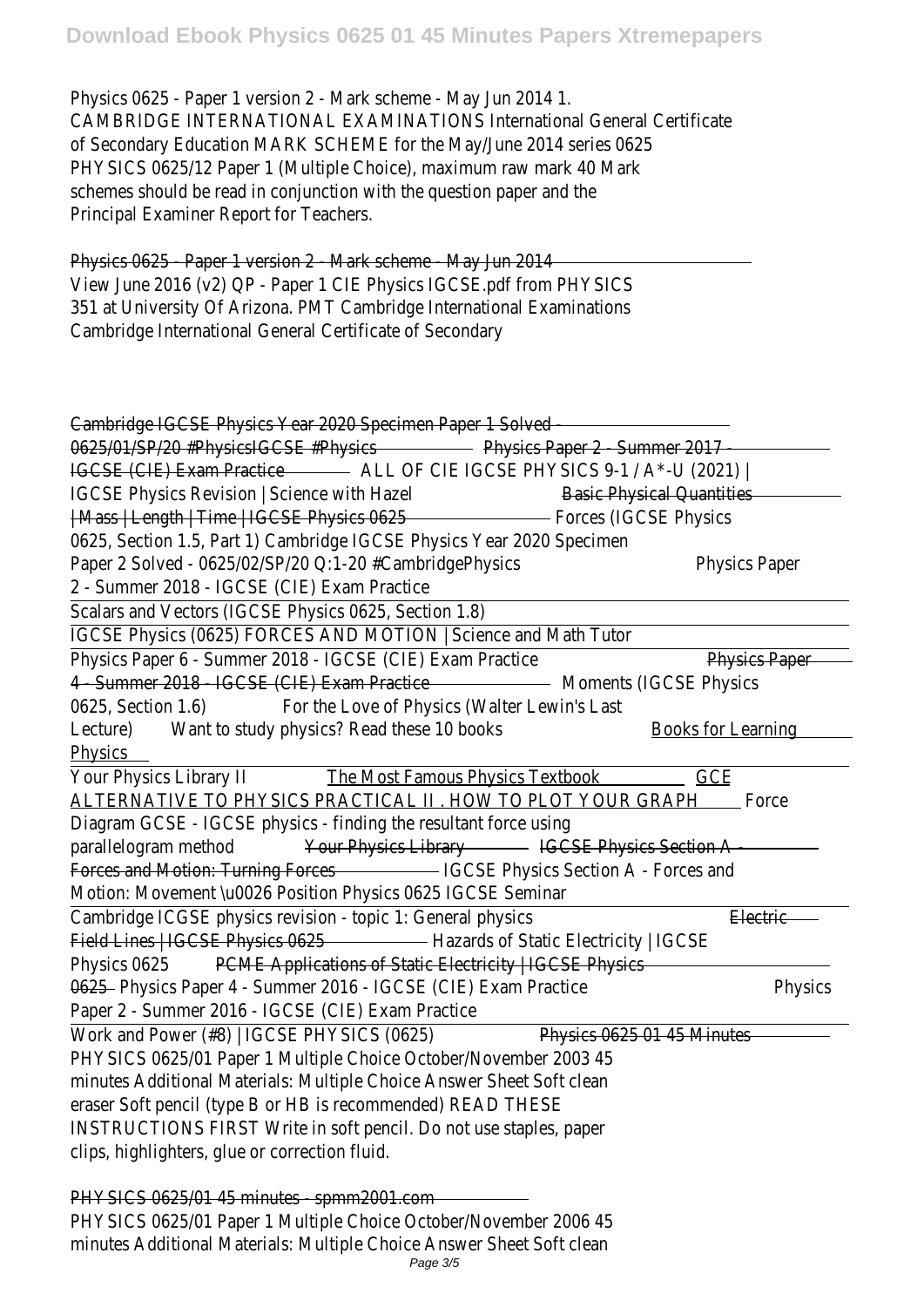eraser Soft pencil (type B or HB is recommended) READ THESE INSTRUCTIONS FIRST Write in soft pencil. Do not use staples, paper clips, highlighters, glue or correction fluid.

PHYSICS 0625/01 45 minutes CIE Notes PHYSICS 0625/01 45 minutes. UNIVERSITY OF CAMBRIDGE INTERNATIONAL EXAMINATIONS International General Certificate of Secondary Education PHYSICS0625/01. Paper 1 Multiple Choice May/June 2004 45 minutes. Additional Materials: Multiple Choice Answer Sheet Soft clean eraser Soft pencil (type B or HB is recommended)

PHYSICS 0625/01 45 minutes XtremePapers PHYSICS 0625/01. Paper 1 Multiple Choice May/June 2005. 45 minutes. Additional Materials: Multiple Choice Answer Sheet Soft clean eraser Soft pencil (type B or HB is recommended) READ THESE INSTRUCTIONS FIRST. Write in soft pencil. Do not use staples, paper clips, highlighters, glue or correction fluid.

PHYSICS 0625/01 45 minutes Smart Edu Hub

PHYSICS 0625/14 Paper 1 Multiple Choice May/June 2015 45 minutes Additional Materials: Multiple Choice Answer Sheet Soft clean eraser Soft pencil (type B or HB recommended) READ THESE INSTRUCTIONS FIRST Write in soft pencil. Do not use staples, paper clips, glue or correction fluid.

Cambridge International Examinations Cambridge ... The Cambridge IGCSE Physics syllabus helps learners to understand the technological world in which they live, and take an informed interest in science and scientific developments.

## Cambridge IGCSE Physics (0625)

0625 w05 qp\_1 1. w w ap eP m e tr .X w 0625/01 PHYSICS Paper 1 Multiple Choice (Core) October/November 2005 45 minutes Additional Materials: Multiple Choice Answer Sheet Soft clean eraser Soft pencil (type B or HB is recommended) READ THESE INSTRUCTIONS FIRST Write in soft pencil.

#### 0625 w05 ap 1 - SlideShare

Mark Scheme of Cambridge IGCSE Physics 0625 Paper 11 Summer or May June 2016 examination.

Cambridge IGCSE Physics 0625/11 Mark Scheme May/Jun 2016 ...

0625 PHYSICS 0625/13 Paper 1 (Multiple Choice), maximum raw mark 40 Mark schemes should be read in conjunction with the question paper and the Principal Examiner Report for Teachers. Cambridge will not enter into di scussions about these mark schemes. Cambridge is publishing the mark schemes for the May/June 2015 series for most